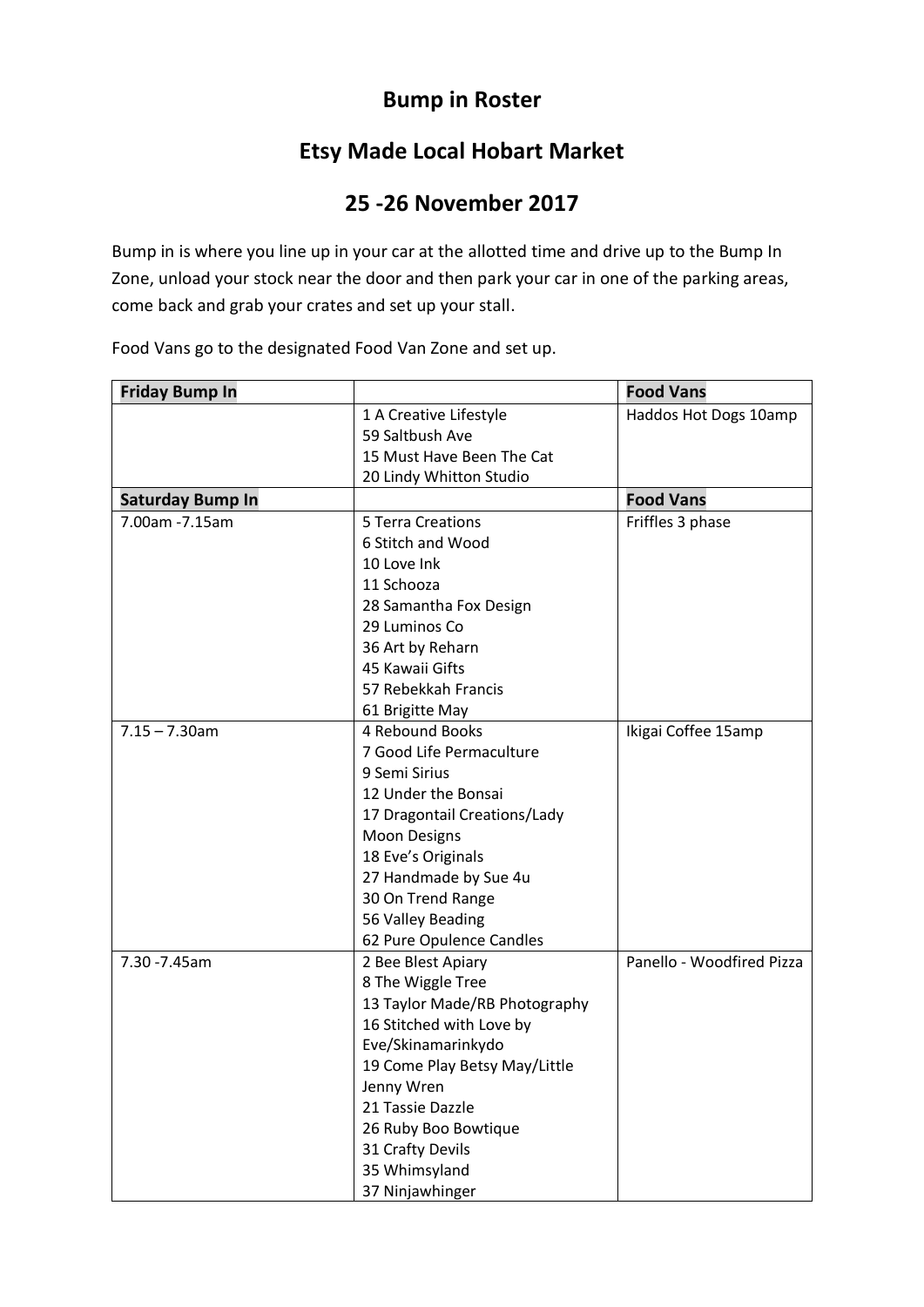| $7.45 - 8.00$ am      | 3 Merrilyn Heazelwood<br>14 Simply Perfect Jewelry<br>23 Wild Wooden Creaions<br>25 The Snow Queen's Garden<br>32 Puddleducks Handmade<br>38 Crazy Kids Parties<br>40 Junk 4 Joy<br>41 Sarah Mae Designs<br>44 An Eclectic Selection                 | Cool Cow Caf |
|-----------------------|------------------------------------------------------------------------------------------------------------------------------------------------------------------------------------------------------------------------------------------------------|--------------|
| $8.00 - 8.15$ am      | 24 Arita Ghedini<br>33 Tammaspice Design<br>39 Li'l Jems Concrete<br>42 Wakky Taz Creations<br>47 Becski Design<br>48 Shananigans<br>52 Just a Lil Corgi<br>53 Sally Grace Designs<br>58 Kokoonag<br>60 Belle's Bows                                 |              |
| 8.15 - 8.30 am        | 22 Moon Girl Stitches<br>34 Erica Louise ELM<br>43 ORBMaker<br>46 Millie and Me by Emily<br>49 Sarah's in Stitches<br>50 Jewellery Enchanted<br>51 Flourish Collections<br>54 Sunbrite Vintage<br>55 The Roadie<br>63 Liliflora Pretty               |              |
| <b>Sunday Bump In</b> |                                                                                                                                                                                                                                                      |              |
| 8.00 - 8.15 am        | 6 Emmi Designs<br>9 Montium Skincare<br>12 Xeriflora<br>14 Kwuirky<br>18 Eve's Original<br>20 An Element of Style<br>47 Hannah Webster Design<br>55 Small Print Tasmania<br>58 Tassie Soap Shed                                                      |              |
| 8.15 - 8.30 am        | 7 Betty Joy Designs<br>8 Tori & Co<br>10 Artby Melope/Entropmedia<br>19 Bronwyn Houston<br>48 By Mary Design<br>56 Black Widow Designs/Freaki<br>Niche<br>60 Kermode Snow Bear<br>61 Tall Bluebell Designs/Keka<br>Kaat Jewellery<br>63 Bombed Yarns |              |